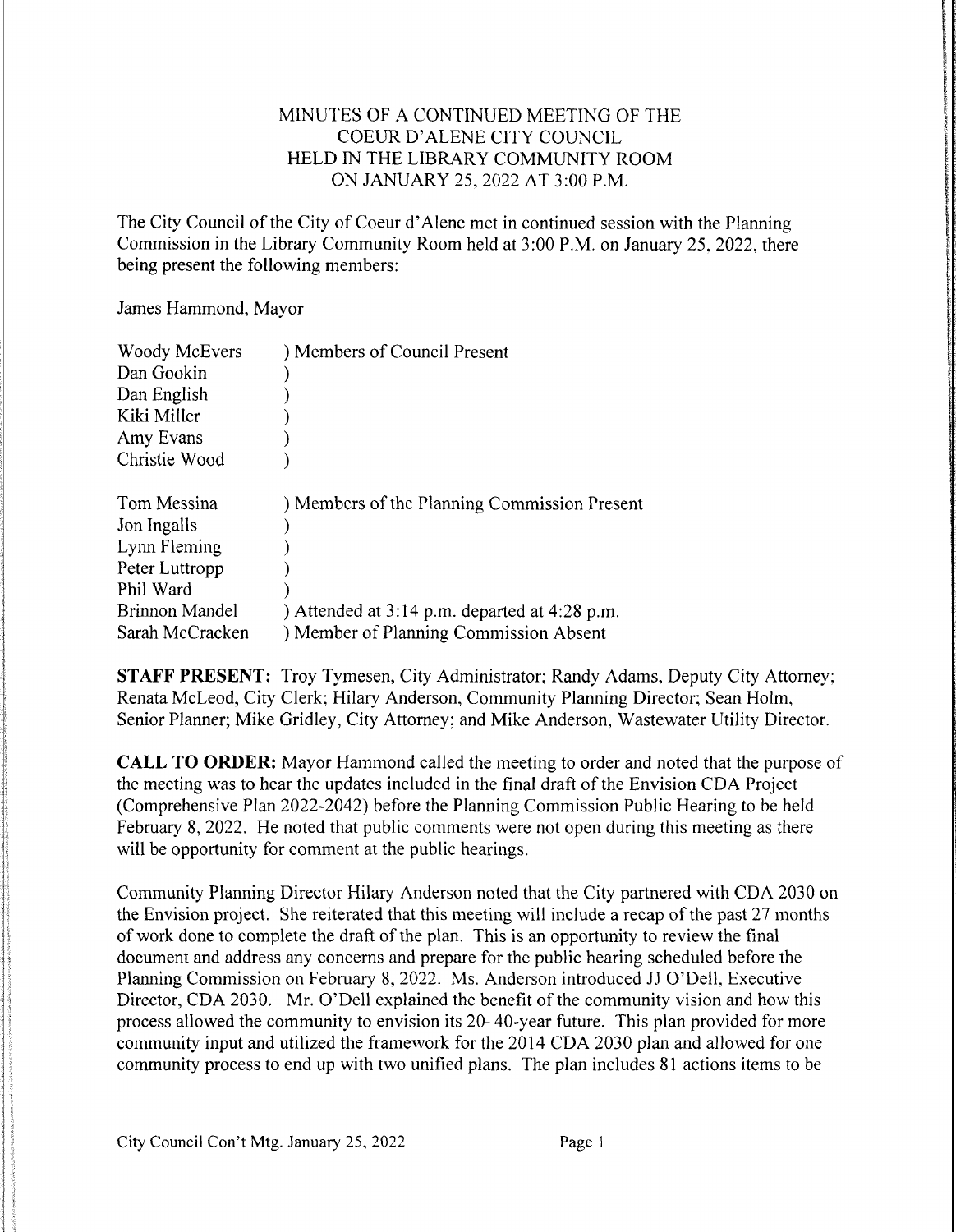led by CDA 2030, 54 joint actions with community partners, and 71 City specific actions. CDA 2030 will continue to be involved after adoption through the monitoring of the action items.

Senior Planner Sean Holm thanked CDA 2030 for their assistance in putting the plan together. He noted that the plan includes guidance of future growth decisions and land use planning for the next 20 years, while addressing the State of Idaho's Comprehensive Plan requirements and incorporating implementation strategies to say how the City wants to achieve the community's vision. He noted the Idaho Code requirements that must be included within a comprehensive plan. He clarified that the plan does not change zoning or affect property, and it does not change building codes or other design requirements.

Mr. Holm introduced Alex Dupey with MIG, Inc., noting that he is the consultant presenting the information today. Mr. Dupey discussed the benefits of visioning including how it leads into goals, objectives, and actions. He reviewed the public engagement process, which began in the Fall of 2019, noted that in December 2019 they had their first community meeting, then had several virtual meetings due to COVID. He noted the methods used to gather community information and the steps and presentations to the Planning Commission. Mr. Holm noted the 17 elements required by the state including the following highlights; community and identity, education, environment and recreation, growth and development, health and safety, and jobs and economy. He reviewed trails, sidewalks and transit maps. He noted that the policy framework includes the vision, guiding principles, goals, objectives and actions.

Mr. Dupey noted that the next step is to hold a public hearing before the Planning Commission and thereafter bring the final document before the Council for approval.

**DISCUSSION:** Commissioner Messina summarized that the CDA 2030 Plan is a plan to implement items over 5 or more years, and the Comprehensive Plan is used for goals and objectives to make decisions at hearings and they meld together. Ms. Anderson added that the Comprehensive Plan does have an implementation plan wherein the City is the lead; however, the CDA 2030 Plan has separate implementation plan that they will be the lead on. She clarified that the Planning Commission will use the land use section most during hearings and that the plan before the group today is the City's Comprehensive Plan. Councilmember English noted that the in discussions about mobile home housing types, it notes that mobile homes have decreased by half and hoped there is a goal to preserve them. Councilmember Miller noted that the Regional Housing and Growth Issues Partnership group has reviewed a program wherein tenants at the mobile home parks can become owners and have more control over rent increases and future operations of the business. Commissioner Ingalls asked if this would affect only large established parks or would it also be an option for smaller parks. Councilmember Miller felt it would be an option for all of them that are organized mobile home parks. This would not be a tax funded project or takes away rights of the property owners. Councilmember Gookin noted that another option to help would be to stop rezoning the MH Zone into other zones. Discussion ensued regarding zone changes, affordable housing, and authority of what conditions can be included. Ms. Anderson noted that while inclusionary zoning may not be an option, they could look at incentives for affordability.

M.w.wm..mm.mmmmv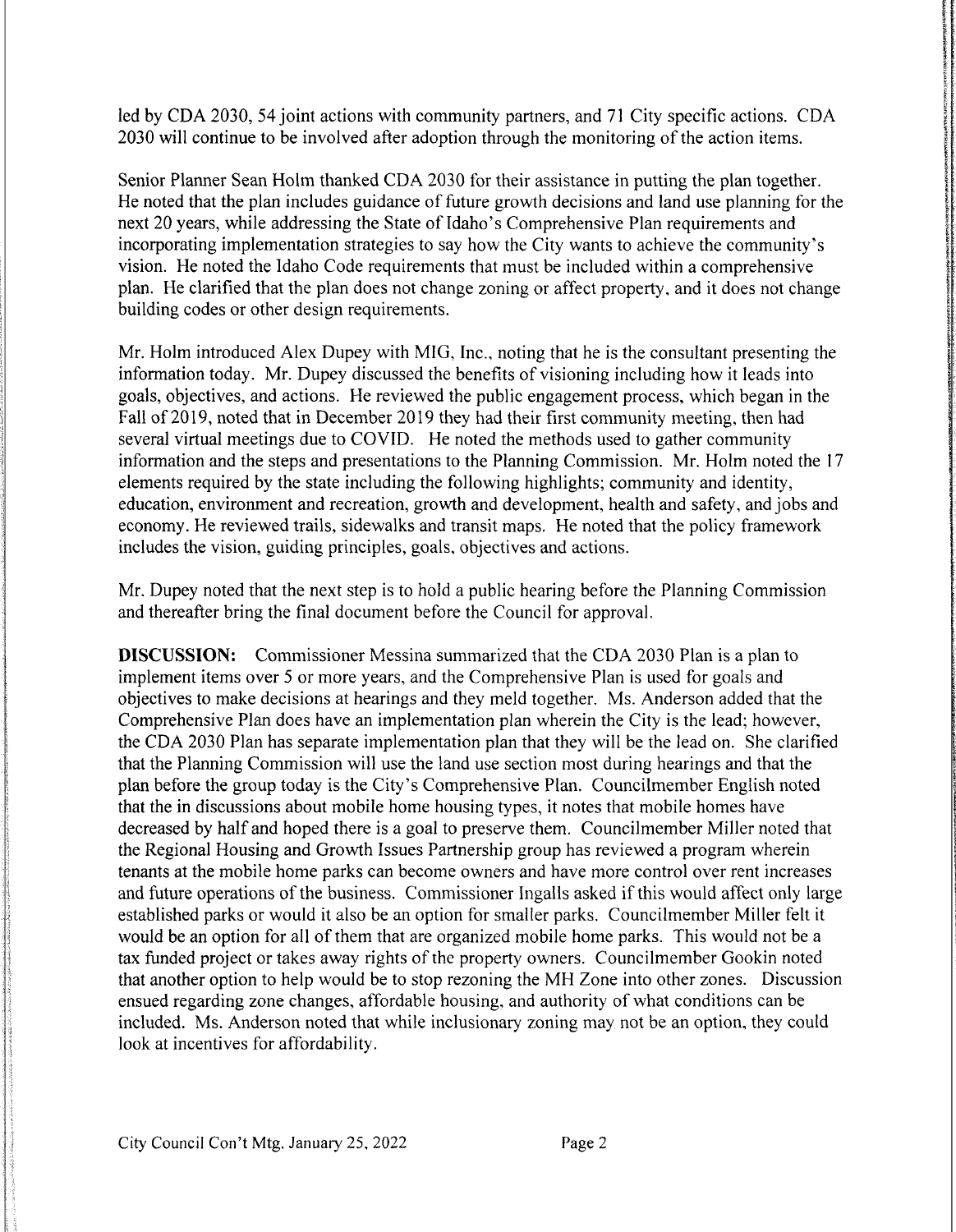Councilmember Miller noted that there was a recently released Housing Assessment Report and there needs to be some sort of conversation about what we need to meet the needs of the region. Commissioner Messina asked if once the Comprehensive Plan is adopted, how would the plan be implemented while still being a guideline. Ms. Anderson noted that some of the action items would require a code change before they could be implemented. Commissioner Messina acknowledged that the number of housing units needed is deficient; however, he questioned if the Comprehensive Plan gives them authority to do anything prior to the code change.

Commissioner Mandel asked who the convening authority and the lead partnership is within the goals. Ms. Anderson explained that the joint items would be something the City would work with CDA 2030 and/or whoever is listed as the lead partner would being the group together. Councilmember Wood asked how items within the implementation plan will tie into the City's budget. City Administrator Troy Tymesen said each year items would be brought forward for the Council to prioritize within the budget and some items are on-going, such as sidewalk improvements. Ms. Anderson noted that the plan includes recommended timelines and they would update annually for what has been accomplished and every five years they would look to update the entire plan. Deputy City Attorney Randy Adams noted that the Council would ultimately set the priorities and funding availability. Councilmember Miller noted that the housing information was based on 2019 information and the new report uses post pandemic numbers and we should update our numbers to reflect the current information. Councilmember Messina asked for clarity between the CDA 2030 plan and the Comprehensive Plan and how they will implement those items, in this broader plan now. He reiterated how important it will be to change codes. Ms. Anderson reiterated that CDA 2030 has a separate plan and this plan is city-focused. Mayor Hammond noted that as a government, the City will not provide or control housing, but it does have some leverage when someone seeks a zone change or annexation. He further noted that housing does affect the labor force which is affecting the economy, so we will need to take a stronger look at it as a region. Councilmember Miller noted that the Regional Housing and Growth Issues Partnership group will be bringing forward potential solutions for providing housing where people work and will be bringing forward an educational piece to the community.

Mr. Dupey noted that housing affordability was a topic heard at many meetings and is a national issue; affordability is one half, and housing choice is the second half of the discussion. Availability of housing at a variety of price points will be important and may change at different points at people's life. Councilmember Gookin noted that people within Coeur d'Alene want single-family homes and not townhomes. Mr. Dupey suggested that the plan organizes land use to allow for choices.

Mr. Holm explained that the code says that when a zone change comes forward findings must be made, one piece of those findings asks if the request is in alignment with the Comprehensive Plan and other items included whether or not utilities are available, etc. and this plan provides the tools. Councilmember McEvers noted that when he served on the Planning and Zoning Commission, he felt that the findings allowed the commission to interpret what the intent of the zone is and what is intended with the request and he hoped this plan allowed for that to continue.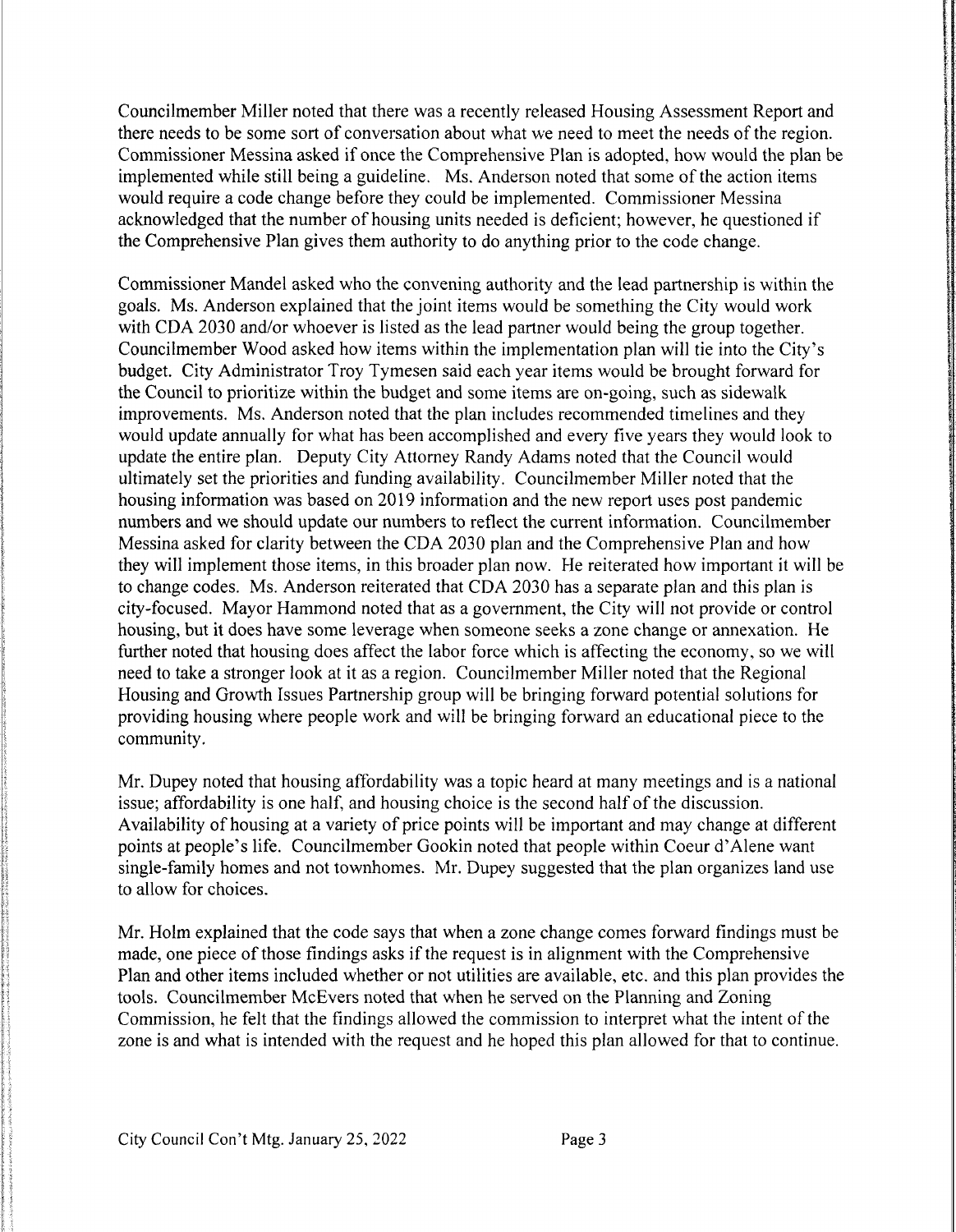Mr. Dupey explained Part Four of the plan includes land use and design and reviewed place type and the future land use map. He clarified that place type is not code, rather are areas outlined by characteristics and serve as general guidance. A new feature is the future land use map and protection of existing single-family neighborhoods. He reviewed some areas outside the city limits that are within the area of city impact and each of the place type category. Mr. Holm noted that a lot of action items are strategic planning type items and are helpful when seeking grants. He presented a sample staff report, noting what would change after the adoption of the Comprehensive Plan. Specifically, the Finding #B8 asks if the proposal is in conformance with the comprehensive plan, noting that at that point the place types would be referenced, as well as, future land use plan map and goals and objectives, such as community and identity, growth and development. He noted that comments from departments will still be provided under the utilities and facilities sections of the findings. Councilmember McEvers asked if they can lock down what the developer shows as their proposed use during a zone change request. Mr. Holm noted that would take a development agreement in order to tie down a future use. Within staff reports, staff provides a list of the allowable uses and any of those uses will be eligible under that zone. He noted a special use permit would tie down a use to that specific request. Councilmember Gookin asked how the proposed place type would work for a project such as Lilac Glen that was rezoned to  $C-17$ . Mr. Holm noted that that specific subdivision had five parts to it, as it is also on a hillside; however, it would fall under a planned unit development under the proposed place type area. Additionally, the area outside the city limits would come in as a single-family area. If they wanted to continue to seek a C-17 zone, the owner would need to come forward with a request to update the land use map. Mr. Dupey noted that the place type is meant as guidance for that reason. The single-family place type would only allow R-1 through R-8 zoning; therefore, anything above the R-8 would not be compatible with the Comprehensive Plan. Commissioner Ward asked about place type and how they determined the areas. Mr. Dupey explained that they looked at existing elements and took community input regarding how it wants the area to be developed in the future. Commissioner Ward noted that generally the comprehensive plan is a guideline but the place type appears to be a fixed limitation. Mr. Dupey noted that place type gives the Commission another lens to look at a project. Commissioner Ward questioned about the Commission's authority to condition zoning through a required covenant. Ms. Anderson clarified that they could do conditional zoning within the City Code and can add conditions to certain requests. Mr. Adams noted that approving a zone change request is not a right and the City could look at conditions on a case-by-case basis.

Commissioner Ingalls noted that it is a challenge to seek public input during a pandemic. He noted that he feels this plan does somethings better than the previous plan and the example staff report presented paints the picture and demonstrated that the new plan better explains what is and isn't compatible. He further noted that someone can come in and ask for a change to the place type designation, even if it may be an uphill battle. Mr. Holm noted that within each place type there would be range of compatibility, which may include a neighborhood commercial but not C-17 directly. Commissioner Ingalls noted that the Commission tends to look at it as their plan, but it is the community plan and the developer needs to be able to see what would work and what wouldn't. Councilmember Gookin noted that he understands this better now, and had the following feedback for the downtown area: in order to reach a goal to reduce environmental impact, services need to be available within the downtown area; he would like to see protection of the historic nature of Sherman Avenue; and maybe a stair-step type of height arrangement.